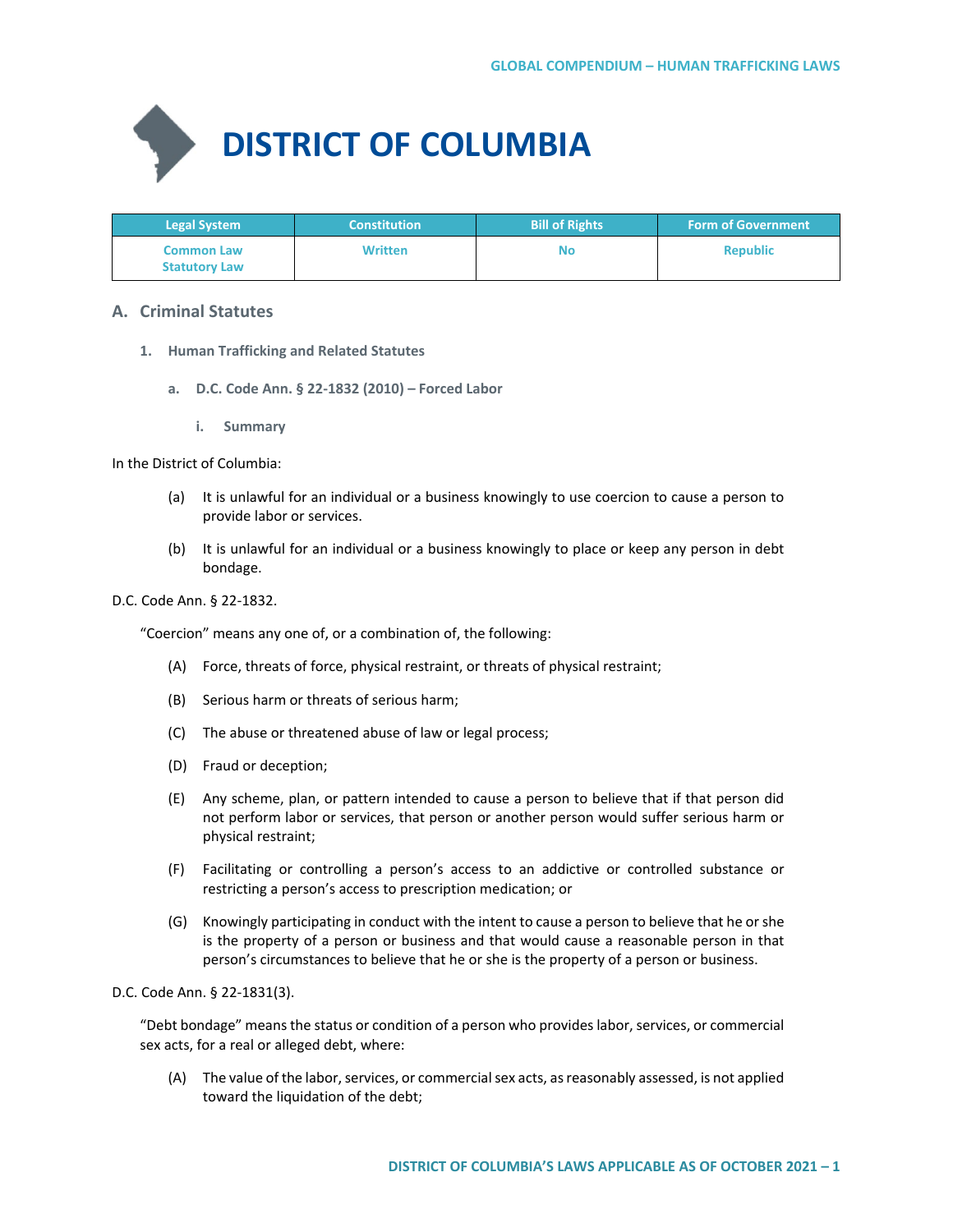- (B) The length and nature of the labor, services, or commercial sex acts are not respectively limited and defined; or
- (C) The amount of the debt does not reasonably reflect the value of the items or services for which the debt was incurred.

#### D.C. Code Ann. § 22-1831(5).

**ii. Sentencing**

"Except as provided in paragraph (2) of this subsection, whoever violates § 22-1832 … shall be fined not more than the amount set forth in § 22-3571.01, imprisoned for not more than 20 years, or both." D.C. Code Ann. § 22- 1837(a)(1). "[W]hen the victim is held or provides services for more than 180 days, [the convicted offender] shall be fined not more than 1 1/2 times the maximum fine authorized for the designated act, imprisoned for not more than 1 1/2 times the maximum term authorized for the designated act, or both." D.C. Code Ann. § 22-1837(a)(2). "Whoever attempts to violate § 22-1832 … shall be fined not more than 1/2 the maximum fine otherwise authorized for the offense, imprisoned not more than 1/2 the maximum term otherwise authorized for the offense, or both." D.C. Code Ann. § 22-1837(d).

A person found guilty of an offense under the District of Columbia Official Code:

may be fined not more than the greatest of:

- (1) [USD] 100 if the offense is punishable by imprisonment for 10 days or less;
- (2) [USD] 250 if the offense is punishable by imprisonment for 30 days, or one month, or less but more than 10 days;
- (3) [USD] 500 if the offense is punishable by imprisonment for 90 days, or 3 months, or less but more than 30 days;
- (4) [USD] 1,000 if the offense is punishable by imprisonment for 180 days, or 6 months, or less but more than 90 days;
- (5) [USD] 2,500 if the offense is punishable by imprisonment for one year or less but more than 180 days;
- (6) [USD] 12,500 if the offense is punishable by imprisonment for 5 years or less but more than one year;
- (7) [USD] 25,000 if the offense is punishable by imprisonment for 10 years or less but more than 5 years;
- (8) [USD] 37,500 if the offense is punishable by imprisonment for 15 years or less but more than 10 years;
- (9) [USD] 50,000 if the offense is punishable by imprisonment for 20 years or less but more than 15 years;
- (10) [USD] 75,000 if the offense is punishable by imprisonment for 30 years or less but more than 20 years;
- (11) [USD] 125,000 if the offense is punishable by imprisonment for more than 30 years; or
- (12) [USD] 250,000 if the offense resulted in death.

D.C. Code Ann. § 22-3571.01(b).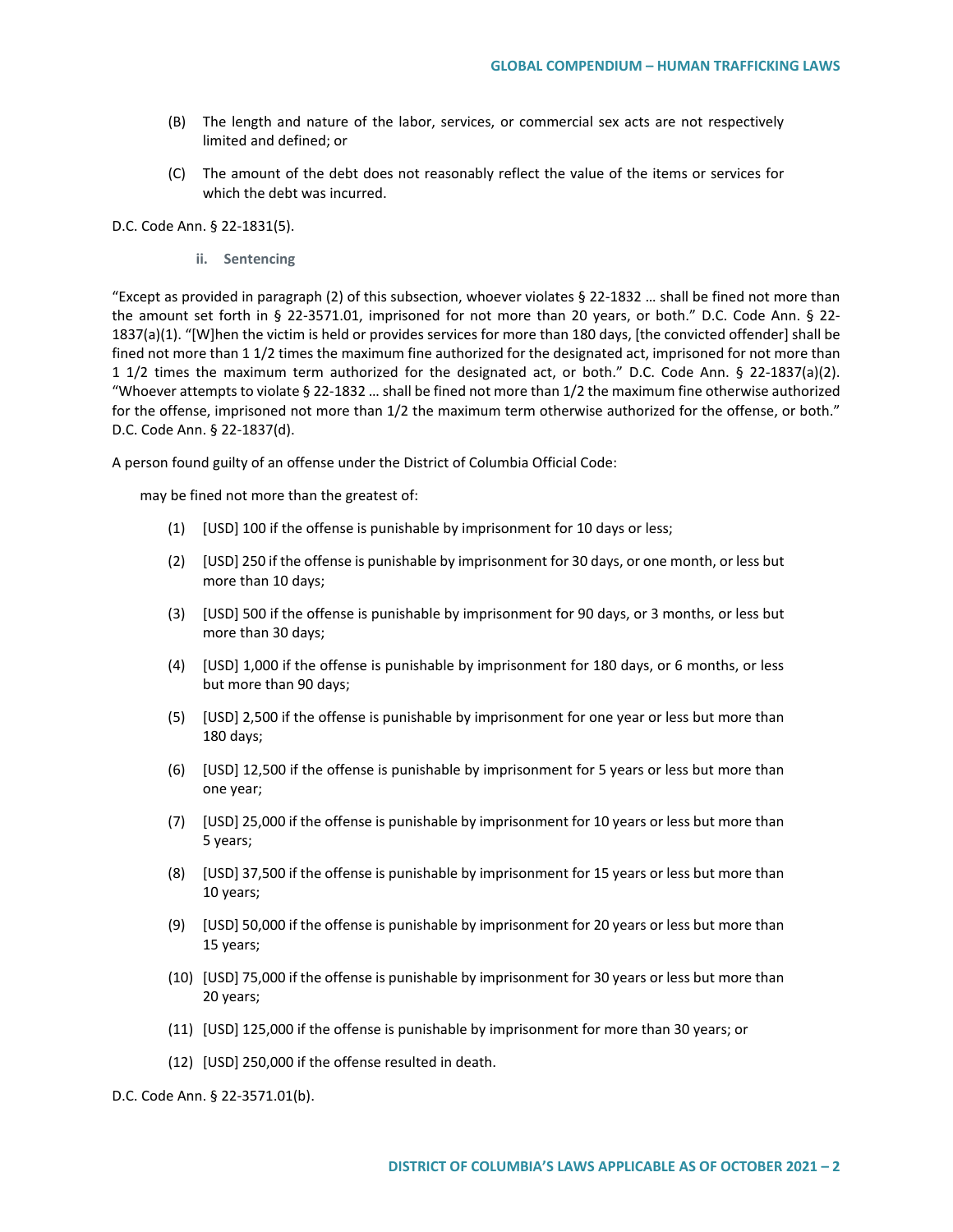An organization that has been found guilty of an offense punishable by imprisonment for 6 months or more may be fined not more than the greatest of:

- (1) Twice the maximum amount specified in the law setting forth the penalty of the offense;
- (2) Twice the applicable amount under subsection (b) of this section [22-3571.01]; or
- (3) Twice the applicable amount under [section] 22-3571.02(a) [addressing certain statutory exemptions to the otherwise applicable fines under this section].

D.C. Code. Ann. § 22-3571.01(c).

A court may require a convicted offender "to make reasonable restitution or reparation." D.C. Code Ann. § 16-711(a).

When restitution or reparation is ordered, the court shall take into consideration the number of victims, the actual damage of each victim, the resources of the defendant, the defendant's ability to earn, any obligation of the defendant to support dependents, and any other matters as pertain to the defendant's ability to make restitution or reparation.

D.C. Code Ann. § 16-711(b). Further, if the offender is a minor, the court:

may order the parent or guardian of a child, a child, or both to make restitution to:

- (A) The victim;
- (B) Any governmental entity;
- (C) A third-party payor, including an insurer, that has made payment to the victim to compensate the victim for a property loss under paragraph (1)(A) of this subsection or pecuniary loss under paragraph (1)(B) or (C) of this subsection.

D.C. Code Ann. § 16-2320.01(a)(2). A victim's "successors in interest retain the right to recover damages from the offender or third parties, and the right to restitution from the offender." D.C. Code Ann. § 4-509(a).

**iii. Statute of Limitations**

A prosecution for forced labor "is barred if not commenced within six (6) years after it is committed." D.C. Code Ann. § 23-113(a)(4).

"The period of limitation shall not begin to run for forced labor … until the victim is no longer subject to the means used to obtain or maintain his or her labor or services or commercial sex acts." D.C. Code Ann. § 23-113(d)(5). If the victim was a minor, the period of limitation does not begin to run until the victim reaches the age of 21. D.C. Code Ann. § 23-113(d)(2)(J).

- **b. D.C. Code Ann. § 22-1833 (2010) – Trafficking in Labor or Commercial Sex Acts**
	- **i. Summary**

It is unlawful for an individual or a business to recruit, entice, harbor, transport, provide, obtain, or maintain by any means a person, knowing, or in reckless disregard of the fact that:

- (1) Coercion will be used or is being used to cause the person to provide labor or services or to engage in a commercial sex act; or
- (2) The person is being placed or will be placed or kept in debt bondage.

D.C. Code Ann. § 22-1833.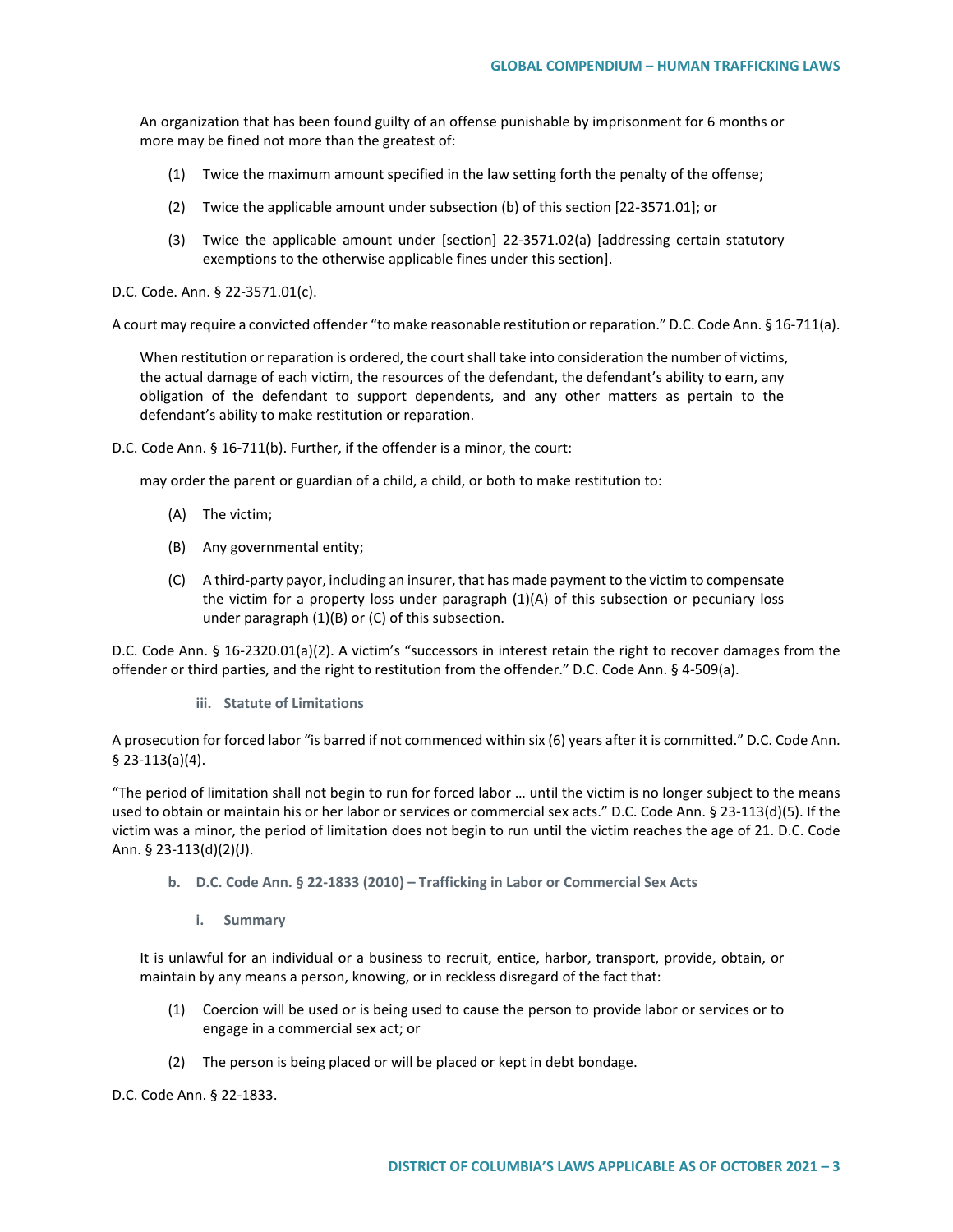"'Commercial sex act' means any sexual act or sexual contact on account of which or for which anything of value is given to, promised to, or received by any person." D.C. Code Ann. § 22-1831(4).

**ii. Sentencing**

"Except as provided in paragraph (2) of this subsection, whoever violates … § 22-1833 … shall be fined not more than the amount set forth in § 22-3571.01, imprisoned for not more than 20 years, or both." D.C. Code Ann. § 22- 1837(a)(1). "[W]hen the victim is held or provides services for more than 180 days, [the convicted offender] shall be fined not more than 1 1/2 times the maximum fine authorized for the designated act, imprisoned for not more than 1 1/2 times the maximum term authorized for the designated act, or both." D.C. Code Ann. § 22-1837(a)(2). "Whoever attempts to violate …§ 22-1833 … shall be fined not more than 1/2 the maximum fine otherwise authorized for the offense, imprisoned not more than 1/2 the maximum term otherwise authorized for the offense, or both." D.C. Code Ann. § 22-1837(d). "No person shall be sentenced consecutively for violations of §§ 22-1833 and 22-1834 [sex trafficking of children] for an offense arising out of the same incident." D.C. Code Ann. § 22-1837(e).

A person found guilty of an offense under the District of Columbia Official Code:

may be fined not more than the greatest of:

- (1) [USD] 100 if the offense is punishable by imprisonment for 10 days or less;
- (2) [USD] 250 if the offense is punishable by imprisonment for 30 days, or one month, or less but more than 10 days;
- (3) [USD] 500 if the offense is punishable by imprisonment for 90 days, or 3 months, or less but more than 30 days;
- (4) [USD] 1,000 if the offense is punishable by imprisonment for 180 days, or 6 months, or less but more than 90 days;
- (5) [USD] 2,500 if the offense is punishable by imprisonment for one year or less but more than 180 days;
- (6) [USD] 12,500 if the offense is punishable by imprisonment for 5 years or less but more than one year;
- (7) [USD] 25,000 if the offense is punishable by imprisonment for 10 years or less but more than 5 years;
- (8) [USD] 37,500 if the offense is punishable by imprisonment for 15 years or less but more than 10 years;
- (9) [USD] 50,000 if the offense is punishable by imprisonment for 20 years or less but more than 15 years;
- (10) [USD] 75,000 if the offense is punishable by imprisonment for 30 years or less but more than 20 years;
- (11) [USD] 125,000 if the offense is punishable by imprisonment for more than 30 years; or
- (12) [USD] 250,000 if the offense resulted in death.

D.C. Code Ann. § 22-3571.01(b).

An organization that has been found guilty of an offense punishable by imprisonment for 6 months or more may be fined not more than the greatest of: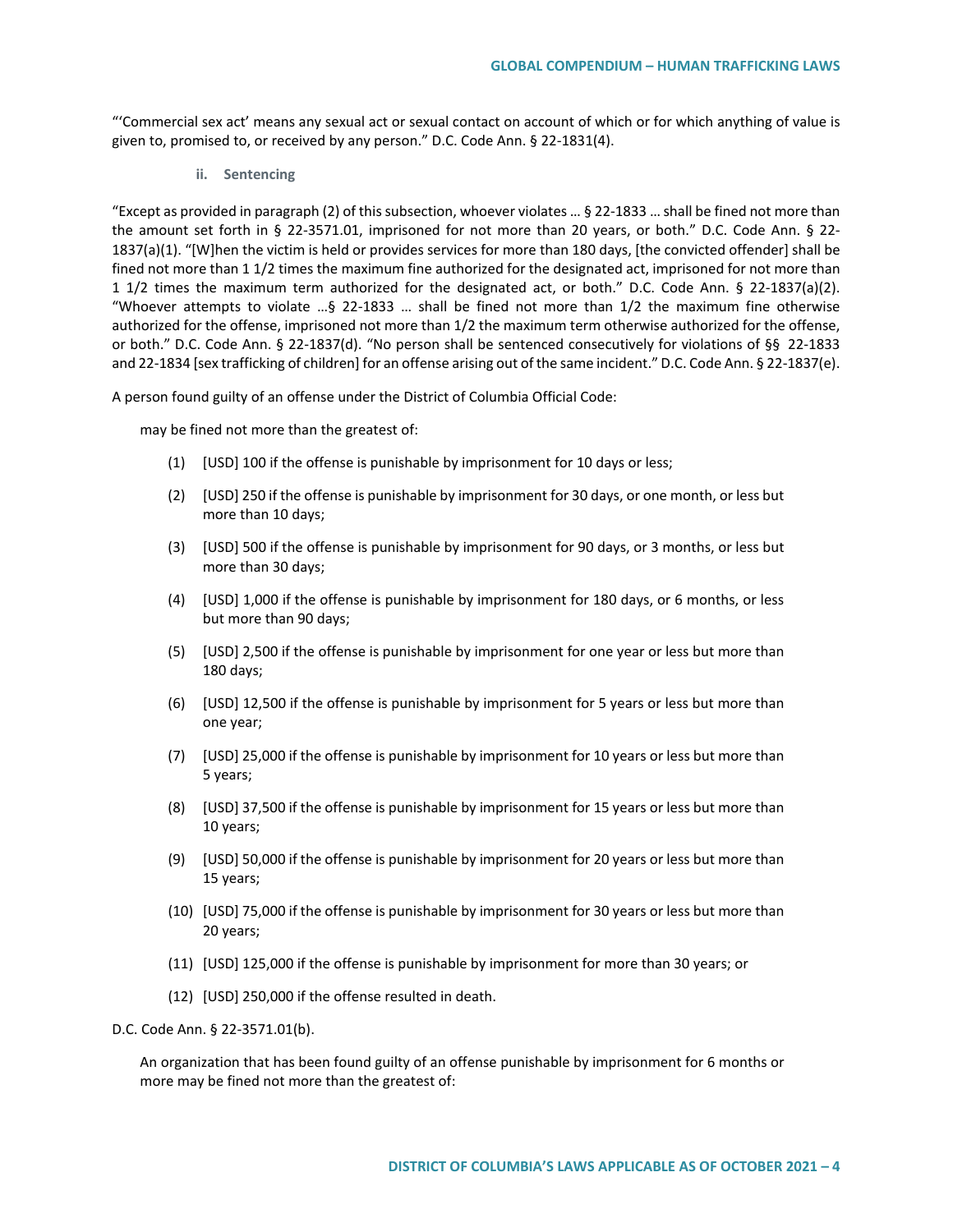- (1) Twice the maximum amount specified in the law setting forth the penalty of the offense;
- (2) Twice the applicable amount under subsection (b) of this section [22-3571.01]; or
- (3) Twice the applicable amount under [section] 22-3571.02(a) [addressing certain statutory exemptions to the otherwise applicable fines under this section].

D.C. Code. Ann. § 22-3571.01(c).

A court may require a convicted offender "to make reasonable restitution or reparation." D.C. Code Ann. § 16-711(a).

When restitution or reparation is ordered, the court shall take into consideration the number of victims, the actual damage of each victim, the resources of the defendant, the defendant's ability to earn, any obligation of the defendant to support dependents, and any other matters as pertain to the defendant's ability to make restitution or reparation.

D.C. Code Ann. § 16-711(b). Further, if the offender is a minor, the court:

may order the parent or guardian of a child, a child, or both to make restitution to:

- (A) The victim;
- (B) Any governmental entity;
- (C) A third-party payor, including an insurer, that has made payment to the victim to compensate the victim for a property loss under paragraph (1)(A) of this subsection or pecuniary loss under paragraph (1)(B) or (C) of this subsection.

D.C. Code Ann. § 16-2320.01(a)(2). A victim's "successors in interest retain the right to recover damages from the offender or third parties, and the right to restitution from the offender." D.C. Code Ann. § 4-509(a).

**iii. Statute of Limitations**

The crime of trafficking in labor or commercial sex acts of children has a statute of limitations of 10 years. D.C. Code Ann. § 23-113(a)(3)(J).

The period of limitation shall not begin to run "until the victim is no longer subject to the means used to obtain or maintain his or her labor or services or commercial sex acts." D.C. Code Ann. § 23-113(d)(5). If the victim was a minor, the period of limitation does not begin to run until the victim reaches the age of 21. D.C. Code Ann. § 23-113(d)(2)(J).

- **c. D.C. Code Ann. § 22-1834 (2010) – Sex Trafficking of Children**
	- **i. Summary**

It is unlawful for an individual or business knowingly to recruit, entice, harbor, transport, provide, obtain, or maintain by any means a person who will be caused as a result to engage in a commercial sex act knowing or in reckless disregard of the fact that the person has not attained the age of 18 years.

D.C. Code Ann. § 22-1834(a).

Moreover, in a prosecution under this statute, the government does not need to prove the defendant's knowledge that the victim was not 18 years of age if "the defendant had a reasonable opportunity to observe the person recruited, enticed, harbored, transported, provided, obtained, or maintained …." D.C. Code Ann. § 22-1834(b).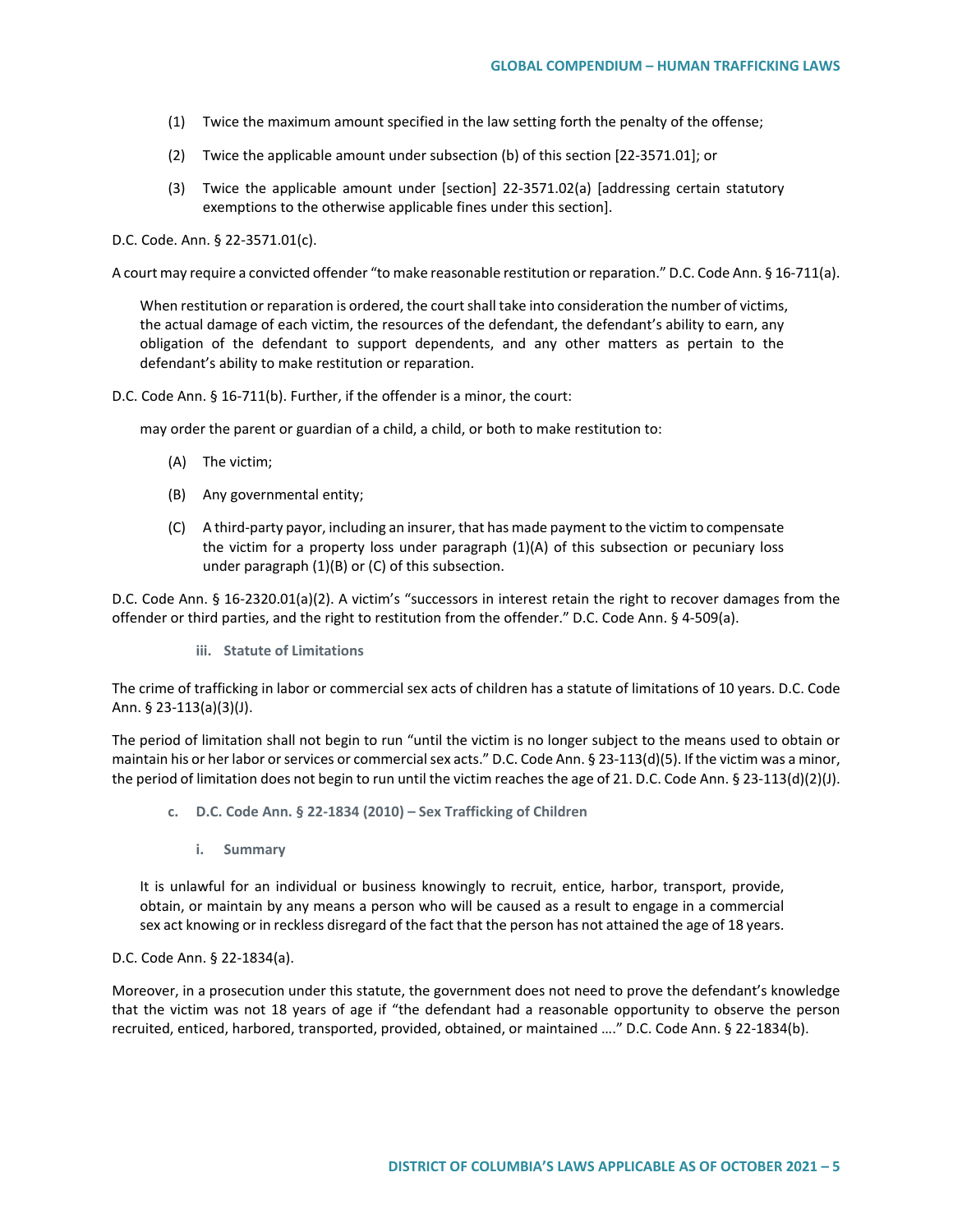#### **ii. Sentencing**

"Except as provided in paragraph (2) of this subsection, whoever violates … § 22-1834 … shall be fined not more than the amount set forth in § 22-3571.01, imprisoned for not more than 20 years, or both." D.C. Code Ann. § 22- 1837(a)(1). "[W]hen the victim is held or provides services for more than 180 days, [the convicted offender] shall be fined not more than 1 1/2 times the maximum fine authorized for the designated act, imprisoned for not more than 1 1/2 times the maximum term authorized for the designated act, or both." D.C. Code Ann. § 22-1837(a)(2). "Whoever attempts to violate … § 22-1834 … shall be fined not more than 1/2 the maximum fine otherwise authorized for the offense, imprisoned not more than 1/2 the maximum term otherwise authorized for the offense, or both." D.C. Code Ann. § 22-1837(d). "No person shall be sentenced consecutively for violations of §§ 22-1833 [trafficking in labor or commercial sex acts] and 22-1834 for an offense arising out of the same incident." D.C. Code Ann. § 22-1837(e).

A person found guilty of an offense under the District of Columbia Official Code:

may be fined not more than the greatest of:

- (1) [USD] 100 if the offense is punishable by imprisonment for 10 days or less;
- (2) [USD] 250 if the offense is punishable by imprisonment for 30 days, or one month, or less but more than 10 days;
- (3) [USD] 500 if the offense is punishable by imprisonment for 90 days, or 3 months, or less but more than 30 days;
- (4) [USD] 1,000 if the offense is punishable by imprisonment for 180 days, or 6 months, or less but more than 90 days;
- (5) [USD] 2,500 if the offense is punishable by imprisonment for one year or less but more than 180 days;
- (6) [USD] 12,500 if the offense is punishable by imprisonment for 5 years or less but more than one year;
- (7) [USD] 25,000 if the offense is punishable by imprisonment for 10 years or less but more than 5 years;
- (8) [USD] 37,500 if the offense is punishable by imprisonment for 15 years or less but more than 10 years;
- (9) [USD] 50,000 if the offense is punishable by imprisonment for 20 years or less but more than 15 years;
- (10) [USD] 75,000 if the offense is punishable by imprisonment for 30 years or less but more than 20 years;
- (11) [USD] 125,000 if the offense is punishable by imprisonment for more than 30 years; or
- (12) [USD] 250,000 if the offense resulted in death.

D.C. Code Ann. § 22-3571.01(b).

An organization that has been found guilty of an offense punishable by imprisonment for 6 months or more may be fined not more than the greatest of:

(1) Twice the maximum amount specified in the law setting forth the penalty of the offense;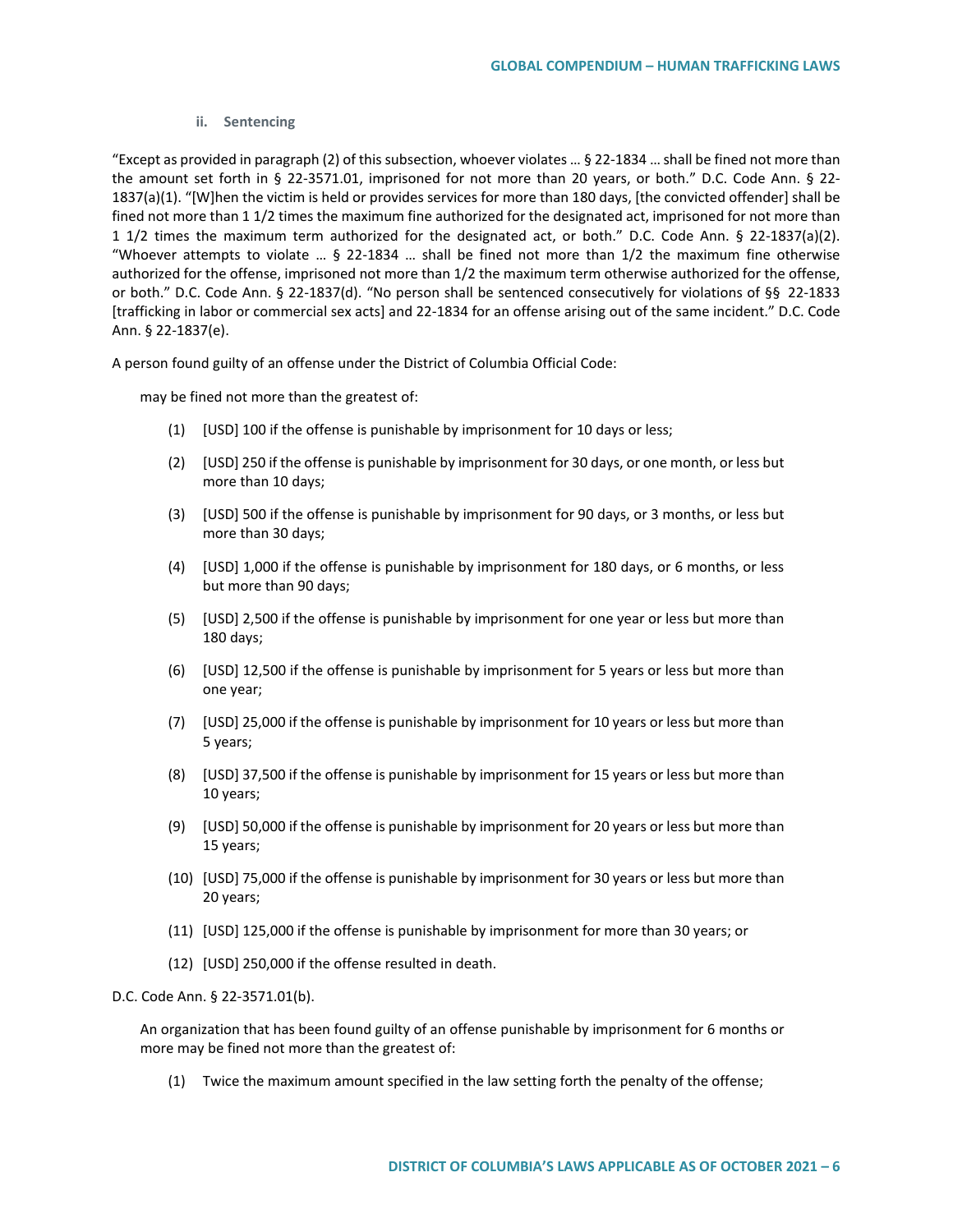- (2) Twice the applicable amount under subsection (b) of this section [22-3571.01]; or
- (3) Twice the applicable amount under [section] 22-3571.02(a) [addressing certain statutory exemptions to the otherwise applicable fines under this section].

D.C. Code. Ann. § 22-3571.01(c).

A court may require a convicted offender "to make reasonable restitution or reparation." D.C. Code Ann. § 16-711(a).

When restitution or reparation is ordered, the court shall take into consideration the number of victims, the actual damage of each victim, the resources of the defendant, the defendant's ability to earn, any obligation of the defendant to support dependents, and any other matters as pertain to the defendant's ability to make restitution or reparation.

D.C. Code Ann. § 16-711(b). Further, if the offender is a minor, the court:

may order the parent or guardian of a child, a child, or both to make restitution to:

- (A) The victim;
- (B) Any governmental entity;
- (C) A third-party payor, including an insurer, that has made payment to the victim to compensate the victim for a property loss under paragraph (1)(A) of this subsection or pecuniary loss under paragraph (1)(B) or (C) of this subsection.

D.C. Code Ann. § 16-2320.01(a)(2). A victim's "successors in interest retain the right to recover damages from the offender or third parties, and the right to restitution from the offender." D.C. Code Ann. § 4-509(a).

**iii. Statute of Limitations**

The crime of sex trafficking children has a statute of limitations of 10 years. D.C. Code Ann. § 23-113(a)(3)(J).

The period of limitation shall not begin to run "until the victim is no longer subject to the means used to obtain or maintain his or her labor or services or commercial sex acts." D.C. Code Ann. § 23-113(d)(5). If the victim was a minor, the period of limitation does not begin to run until the victim reaches 21 years of age. D.C. Code Ann. § 23- 113(d)(2)(J).

- **d. D.C. Code Ann. § 22-1835 (2010) – Unlawful Conduct with Respect to Documents in Furtherance of Human Trafficking**
	- **i. Summary**

It is unlawful for an individual or business knowingly to destroy, conceal, remove, confiscate, or possess any actual or purported government identification document, including a passport or other immigration document, or any other actual or purported document, of any person to prevent or restrict, or attempt to prevent or restrict, without lawful authority, the person's liberty to move or travel in order to maintain the labor or services of that person.

D.C. Code Ann. § 22-1835.

**ii. Sentencing**

"Except as provided in paragraph (2) of this subsection, whoever violates … § 22-1835 … shall be fined not more than the amount set forth in § 22-3571.01, imprisoned for not more than 20 years, or both." D.C. Code Ann. § 22- 1837(a)(1). "[W]hen the victim is held or provides services for more than 180 days, [the convicted offender] shall be fined not more than 1 1/2 times the maximum fine authorized for the designated act, imprisoned for not more than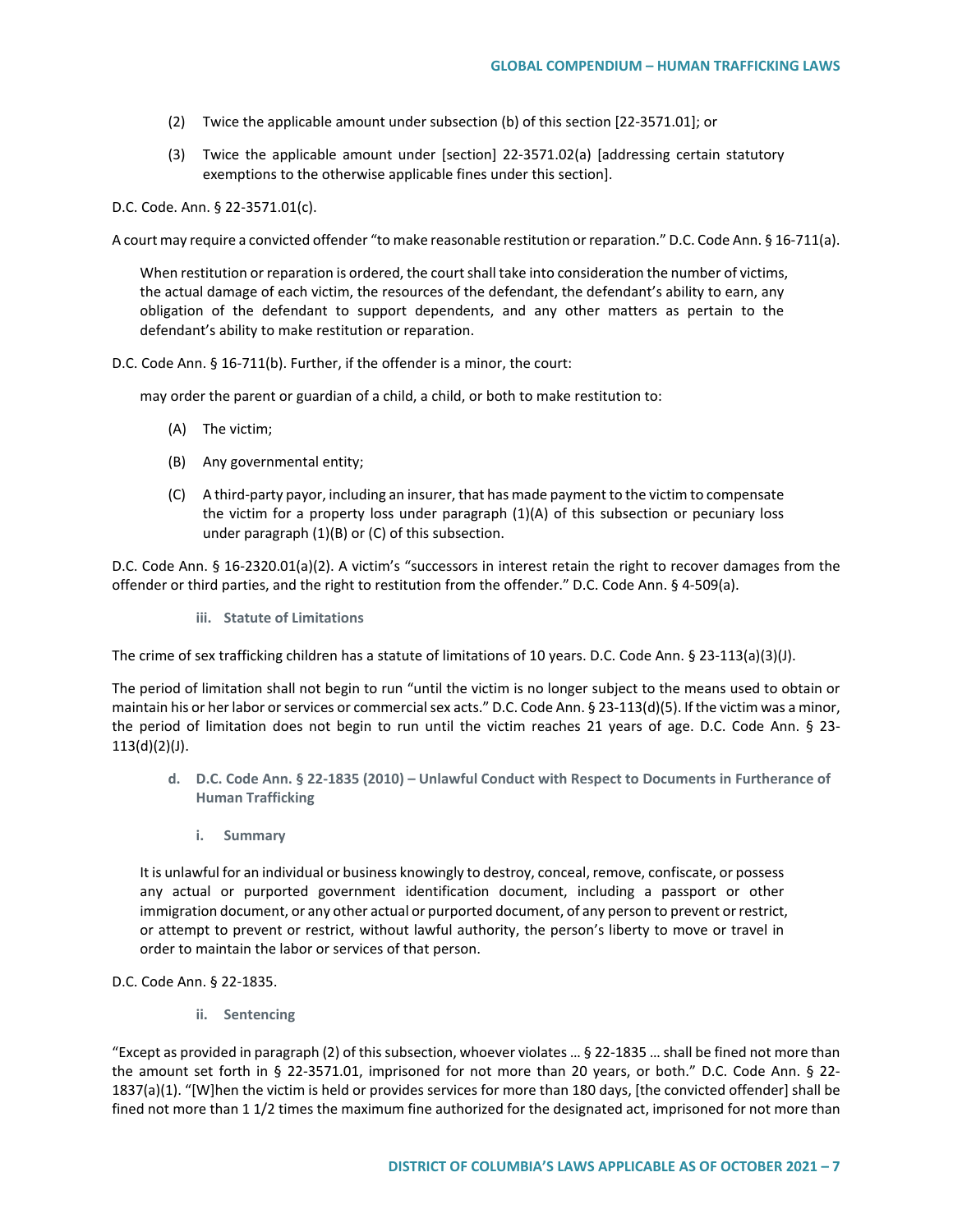1 1/2 times the maximum term authorized for the designated act, or both." D.C. Code Ann. § 22-1837(a)(2). "Whoever attempts to violate ...  $\S$  22-18325 ... shall be fined not more than 1/2 the maximum fine otherwise authorized for the offense, imprisoned not more than 1/2 the maximum term otherwise authorized for the offense, or both." D.C. Code Ann. § 22-1837(d).

A person found guilty of an offense under the District of Columbia Official Code:

may be fined not more than the greatest of:

- (1) [USD] 100 if the offense is punishable by imprisonment for 10 days or less;
- (2) [USD] 250 if the offense is punishable by imprisonment for 30 days, or one month, or less but more than 10 days;
- (3) [USD] 500 if the offense is punishable by imprisonment for 90 days, or 3 months, or less but more than 30 days;
- (4) [USD] 1,000 if the offense is punishable by imprisonment for 180 days, or 6 months, or less but more than 90 days;
- (5) [USD] 2,500 if the offense is punishable by imprisonment for one year or less but more than 180 days;
- (6) [USD] 12,500 if the offense is punishable by imprisonment for 5 years or less but more than one year;
- (7) [USD] 25,000 if the offense is punishable by imprisonment for 10 years or less but more than 5 years;
- (8) [USD] 37,500 if the offense is punishable by imprisonment for 15 years or less but more than 10 years;
- (9) [USD] 50,000 if the offense is punishable by imprisonment for 20 years or less but more than 15 years;
- (10) [USD] 75,000 if the offense is punishable by imprisonment for 30 years or less but more than 20 years;
- (11) [USD] 125,000 if the offense is punishable by imprisonment for more than 30 years; or
- (12) [USD] 250,000 if the offense resulted in death.

D.C. Code Ann. § 22-3571.01(b).

An organization that has been found guilty of an offense punishable by imprisonment for 6 months or more may be fined not more than the greatest of:

- (1) Twice the maximum amount specified in the law setting forth the penalty of the offense;
- (2) Twice the applicable amount under subsection (b) of this section [22-3571.01]; or
- (3) Twice the applicable amount under [section] 22-3571.02(a) [addressing certain statutory exemptions to the otherwise applicable fines under this section].

D.C. Code. Ann. § 22-3571.01(c).

A court may require a convicted offender "to make reasonable restitution or reparation." D.C. Code Ann. § 16-711(a).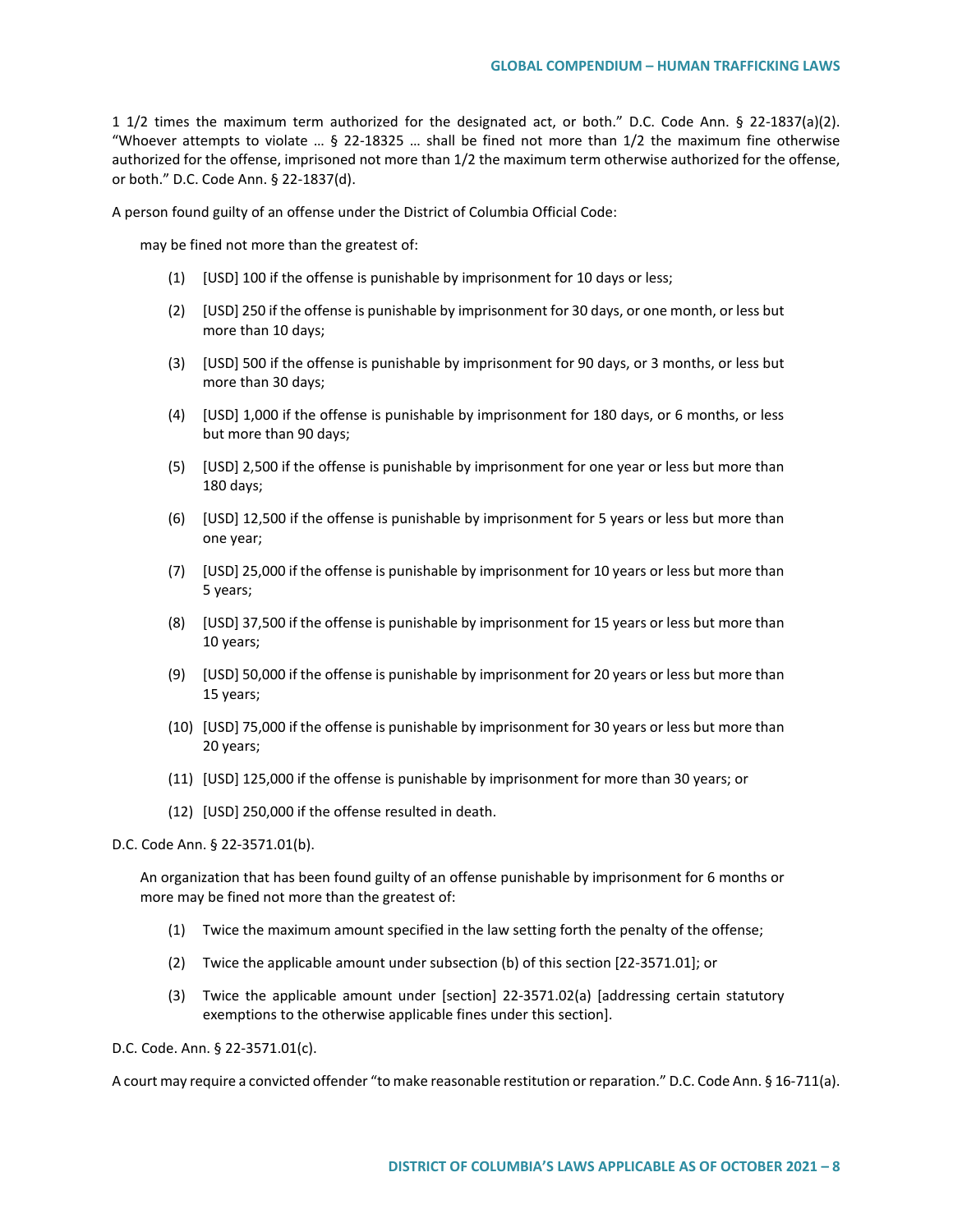When restitution or reparation is ordered, the court shall take into consideration the number of victims, the actual damage of each victim, the resources of the defendant, the defendant's ability to earn, any obligation of the defendant to support dependents, and any other matters as pertain to the defendant's ability to make restitution or reparation.

D.C. Code Ann. § 16-711(b). Further, if the offender is a minor, the court:

may order the parent or guardian of a child, a child, or both to make restitution to:

- (A) The victim;
- (B) Any governmental entity;
- (C) A third-party payor, including an insurer, that has made payment to the victim to compensate the victim for a property loss under paragraph (1)(A) of this subsection or pecuniary loss under paragraph (1)(B) or (C) of this subsection.

D.C. Code Ann. § 16-2320.01(a)(2). A victim's "successors in interest retain the right to recover damages from the offender or third parties, and the right to restitution from the offender." D.C. Code Ann. § 4-509(a).

**iii. Statute of Limitations**

The crime of unlawful conduct with respect to documents in furtherance of human trafficking has a statute of limitations of six years. D.C. Code Ann. § 23-113(a)(4).

- **e. D.C. Code Ann. § 22-1836 (2010) – Benefitting Financially from Human Trafficking**
	- **i. Summary**

It is unlawful for an individual or business to knowingly benefit, financially or by receiving anything of value, from voluntarily participating in a venture which has engaged in any act in violation of § 22-1832 [forced labor], § 22-1833 [trafficking in labor or commercial sex acts], § 22-1834 [sex trafficking in children], or § 22-1835 [unlawful conduct with respect to documents in furtherance of human trafficking], knowing or in reckless disregard of the fact that the venture has engaged in the violation.

## D.C. Code Ann. § 22-1836.

**ii. Sentencing**

"Except as provided in paragraph (2) of this subsection, whoever violates § 22-1832 … shall be fined not more than the amount set forth in § 22-3571.01, imprisoned for not more than 20 years, or both." D.C. Code Ann. § 22- 1837(a)(1). "[W]hen the victim is held or provides services for more than 180 days, [the convicted offender] shall be fined not more than 1 1/2 times the maximum fine authorized for the designated act, imprisoned for not more than 1 1/2 times the maximum term authorized for the designated act, or both." D.C. Code Ann. § 22-1837(a)(2). "Whoever attempts to violate § 22-1832 shall be fined not more than 1/2 the maximum fine otherwise authorized for the offense, imprisoned not more than 1/2 the maximum term otherwise authorized for the offense, or both." D.C. Code Ann. § 22-1837(d). A person found guilty of an offense under the District of Columbia Official Code:

may be fined not more than the greatest of:

- (1) [USD] 100 if the offense is punishable by imprisonment for 10 days or less;
- (2) [USD] 250 if the offense is punishable by imprisonment for 30 days, or one month, or less but more than 10 days;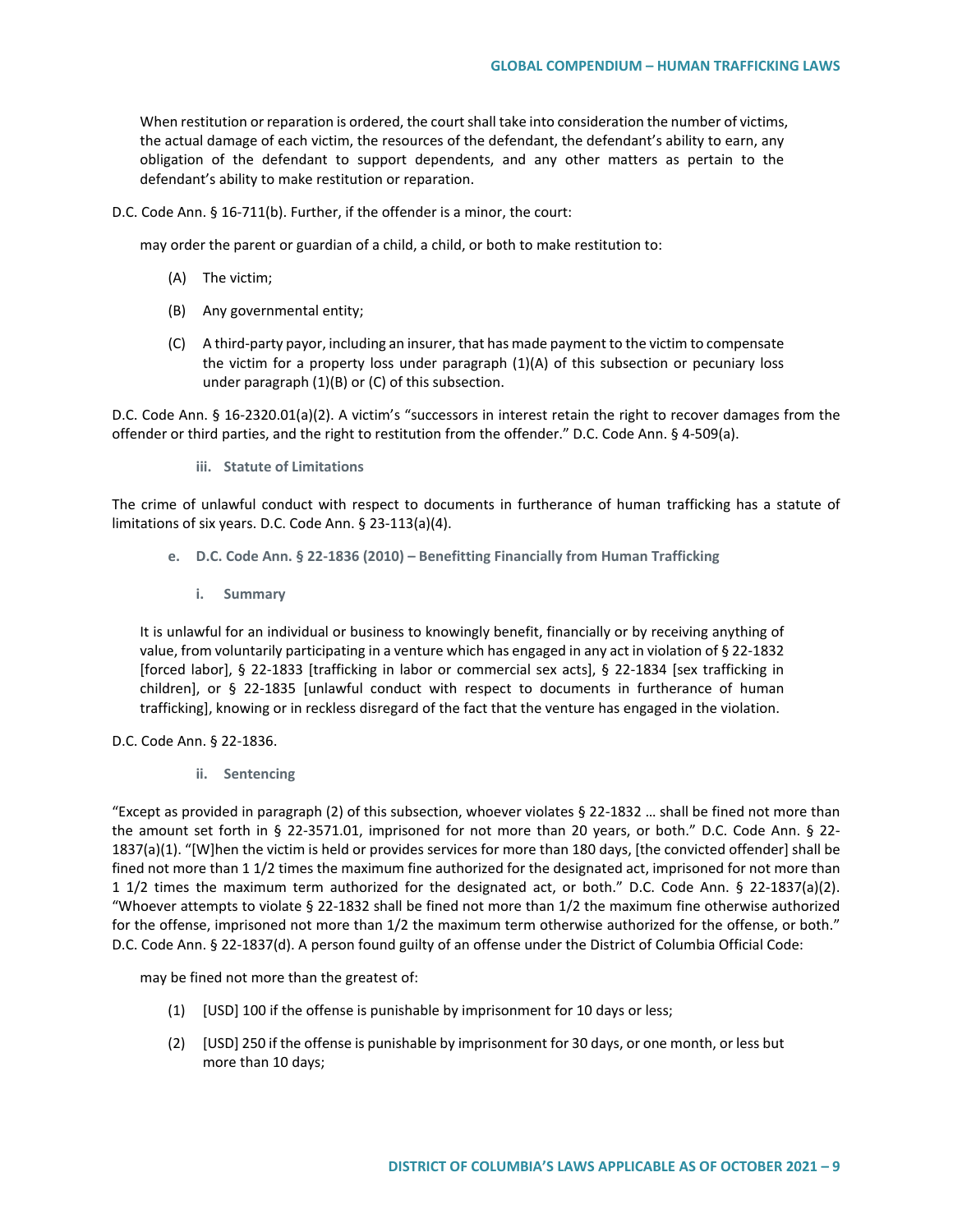- (3) [USD] 500 if the offense is punishable by imprisonment for 90 days, or 3 months, or less but more than 30 days;
- (4) [USD] 1,000 if the offense is punishable by imprisonment for 180 days, or 6 months, or less but more than 90 days;
- (5) [USD] 2,500 if the offense is punishable by imprisonment for one year or less but more than 180 days;
- (6) [USD] 12,500 if the offense is punishable by imprisonment for 5 years or less but more than one year;
- (7) [USD] 25,000 if the offense is punishable by imprisonment for 10 years or less but more than 5 years;
- (8) [USD] 37,500 if the offense is punishable by imprisonment for 15 years or less but more than 10 years;
- (9) [USD] 50,000 if the offense is punishable by imprisonment for 20 years or less but more than 15 years;
- (10) [USD] 75,000 if the offense is punishable by imprisonment for 30 years or less but more than 20 years;
- (11) [USD] 125,000 if the offense is punishable by imprisonment for more than 30 years; or
- (12) [USD] 250,000 if the offense resulted in death.

D.C. Code Ann. § 22-3571.01

An organization that has been found guilty of an offense punishable by imprisonment for six months or more may be fined not more than the greatest of:

- (1) Twice the maximum amount specified in the law setting forth the penalty of the offense;
- (2) Twice the applicable amount under subsection (b) of this section [22-3571.01]; or
- (3) Twice the applicable amount under [section] 22-3571.02(a) [addressing certain statutory exemptions to the otherwise applicable fines under this section].

D.C. Code. Ann. § 22-3571.01(c).

A court may require a convicted offender "to make reasonable restitution or reparation." D.C. Code Ann. § 16-711(a).

When restitution or reparation is ordered, the court shall take into consideration the number of victims, the actual damage of each victim, the resources of the defendant, the defendant's ability to earn, any obligation of the defendant to support dependents, and any other matters as pertain to the defendant's ability to make restitution or reparation.

D.C. Code Ann. § 16-711(b). Further, if the offender is a minor, the court:

may order the parent or guardian of a child, a child, or both to make restitution to:

- (A) The victim;
- (B) Any governmental entity;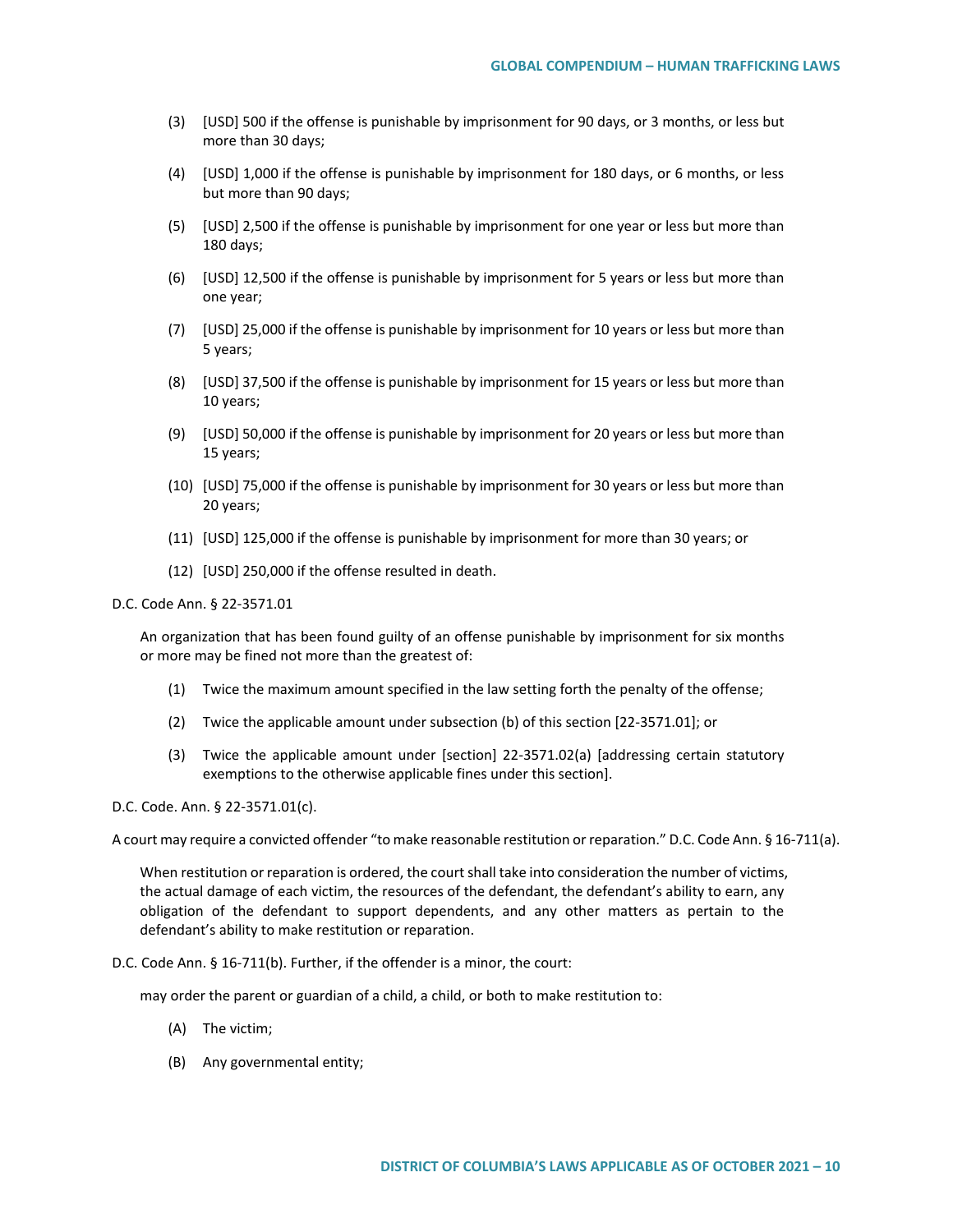(C) A third-party payor, including an insurer, that has made payment to the victim to compensate the victim for a property loss under paragraph (1)(A) of this subsection or pecuniary loss under paragraph (1)(B) or (C) of this subsection.

D.C. Code Ann. § 16-2320.01(a)(2). A victim's "successors in interest retain the right to recover damages from the offender or third parties, and the right to restitution from the offender." D.C. Code Ann. § 4-509(a).

**iii. Statute of Limitations**

The crime of benefitting financially from human trafficking has a statute of limitations of six years. D.C. Code Ann. § 23-113(a)(4).

**f. D.C. Code Ann. § 22-1838 (2010) – Forfeiture**

In imposing a sentence on any individual or business convicted of a violation of this chapter [Chapter 18A – Human Trafficking], the court shall order, in addition to any sentence imposed, that the individual or business shall forfeit to the District of Columbia:

- (1) Any interest in any property, real or personal, that was used or intended to be used to commit or to facilitate the commission of the violation; and
- (2) Any property, real or personal, constituting or derived from any proceeds that the individual or business obtained, directly or indirectly, as a result of the violation.

D.C. Code Ann. § 22-1838(a).

**g. D.C. Code Ann. § 22-1839 (2010) – Reputation or Opinion Evidence**

In a criminal case in which a person is accused of trafficking in commercial sex, as prohibited by § 22- 1833, sex trafficking of children, as prohibited by § 22-1834, or benefitting financially from human trafficking, as prohibited by § 22-1836, reputation or opinion evidence of the past sexual behavior of the alleged victim is not admissible. Evidence of an alleged victim's past sexual behavior other than reputation or opinion evidence also is not admissible, unless such evidence other than reputation or opinion evidence is admitted in accordance with § 22-3022(b) [establishing process for person accused of committing forcible rape to offer evidence of the alleged victim's past sexual behavior where consent of the alleged victim is at issue], and is constitutionally required to be admitted.

D.C. Code Ann. § 22-1839.

**h. D.C. Code Ann. § 22-1844 (2019) – Expungement**

A person convicted of an eligible offense, arrested but not prosecuted for an eligible offense, or whose prosecution was terminated without conviction of an eligible defense that occurred on or after April 5, 2019:

may apply by motion to the Superior Court for the District of Columbia to vacate the judgment of conviction and to expunge all records identifying the movant as having been arrested, prosecuted, or convicted of the offense if the conduct of the person that resulted in the conviction, arrest, or prosecution was a direct result of the person having been a victim of trafficking.

D.C. Code Ann. § 22-1844(a)(b).

**i. D.C. Code Ann. § 22-2701 (2015) – Immunity for Child** 

"A child who engages in or offers to engage in a sexual act or sexual contact in return for receiving anything of value shall be immune from prosecution for [prostitution or to solicit for prostitution]." D.C. Code Ann. § 22-2701(d)(1). "The Metropolitan Police Department shall refer any child suspected of engaging in or offering to engage in a sexual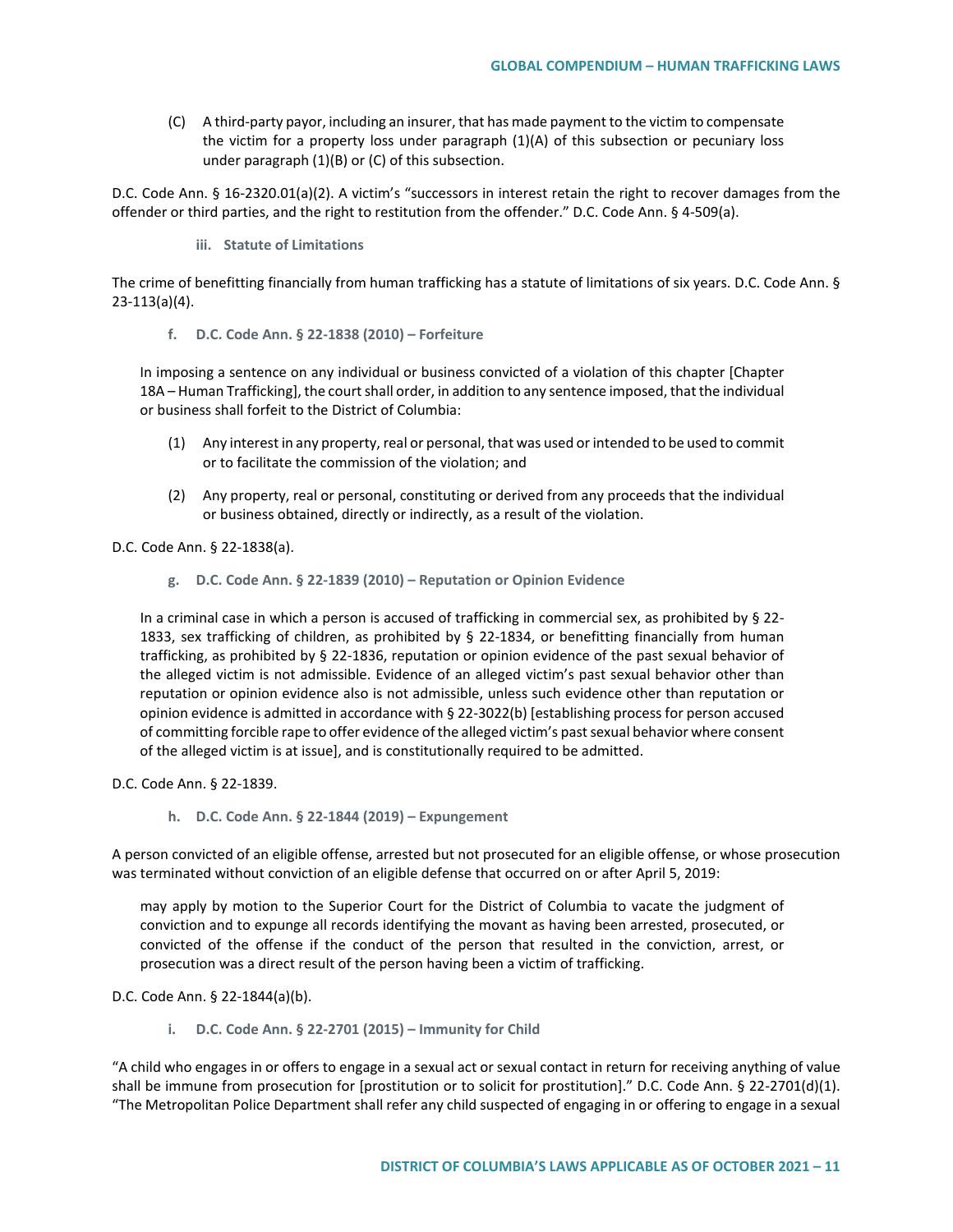act or sexual contact in return for receiving anything of value to an organization that provides treatment, housing, or services appropriate for victims of sex trafficking of children under § 22-1834." D.C. Code Ann. § 22-2701(d)(2). "'[C]hild' means a person who has not attained the age of 18 years." D.C. Code Ann. § 22-2701(d)(3).

**2. Online Child Sexual Exploitation and Child Pornography Offenses**

D.C. Code Ann. § 22-2201 – Certain Obscene Activities and Conduct Declared Unlawful

D.C. Code Ann. § 22-2704 – Abducting or Enticing Child from His or Her Home for Purposes of Prostitution; Harboring Such Child

D.C. Code Ann. § 22-2705 – Pandering; Inducing or Compelling an Individual to Engage in Prostitution

D.C. Code Ann. § 22-2706 – Compelling an Individual to Live Life of Prostitution Against His or Her Will

- D.C. Code Ann. § 22-2707– Procuring; Receiving Money or Other Valuable Thing for Arranging Assignation
- D.C. Code Ann. § 22-3008 First Degree Child Sexual Abuse
- D.C. Code Ann. § 22-3009 Second Degree Child Sexual Abuse
- D.C. Code Ann. § 22-3010 Enticing a Child or Minor
- D.C. Code Ann. § 22-3102 Prohibited Acts
- D.C. Code Ann. § 22-3010.01 Misdemeanor Sexual Abuse of a Child or Minor
- D.C. Code Ann. § 22-3010.02 Arranging for a Sexual Contact with a Real or Fictitious Child
- D.C. Code Ann. § 22-3013 First Degree Sexual Abuse of a Ward, Patient, Client, or Prisoner
- D.C. Code Ann. § 22-3014 Second Degree Sexual Abuse of a Ward, Patient, Client, or Prisoner
	- **3. D.C. Code Ann. §§ 22-4001** *et seq.* **(2000) – Sex Offender Registry**

Individuals who committed "registration offenses" as a result of being convicted or found not guilty by reason of insanity or who are determined to be a sexual psychopath pursuant to §§ 22-3803 through 223811 are considered sex offenders and must be registered as sex offenders with the Superior Court of the District of Columbia. D.C. Code Ann. § 22-4003. Registration offenses include, among other violations, "indecent acts with children" [D.C. Code Ann. § 22-3801(a)], enticing a child in violation of D.C. Code Ann. § 22-3801(b), "sexual performances using minors" in violation of D.C. Code Ann. § 22-3102, and violations of prostitution and pandering statutes, including D.C. Code Ann. §§ 22-2701 and 22-2704-13. D.C. Code Ann. § 22-4001.

## **B. Civil Liability Statutes**

- **1. D.C. Code Ann. § 22-1840 (2010) – Civil Lawsuits**
	- **a. Summary**

An individual who is a victim of an offense prohibited by § 22-1832 [forced labor], § 22-1833 [trafficking in labor or commercial sex acts], § 22-1834 [sex trafficking of children], § 22-1835 [unlawful conduct with respect to documents in furtherance of human trafficking], or § 22-1836 [benefitting financially from human trafficking] may bring a civil [lawsuit] in the Superior Court of the District of Columbia.

D.C. Code Ann. § 22-1840(a).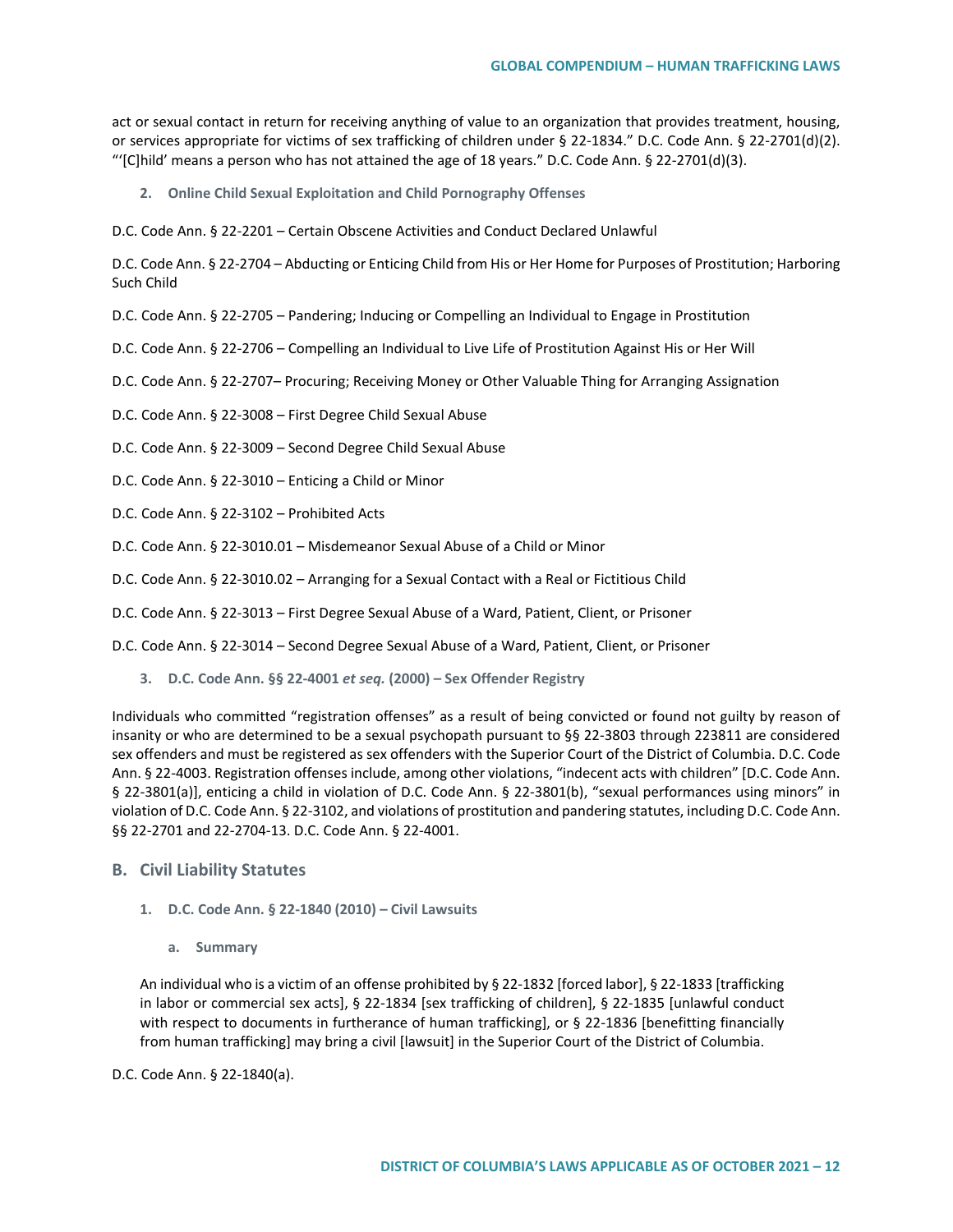### **b. Damages and Other Relief**

"The court may award actual damages, compensatory damages, punitive damages, injunctive relief, and any other appropriate relief. A prevailing plaintiff shall also be awarded attorney's fees and costs. Treble damages shall be awarded on proof of actual damages where a defendant's acts were willful and malicious." D.C. Code Ann. § 22- 1840(a).

**c. Statute of Limitations**

The statute of limitations for human trafficking civil lawsuits is three years. D.C. Code Ann. § 12-301(8). In a civil lawsuit based on a human trafficking offense, the statute of limitations "shall not begin to run until the plaintiff knew or reasonably should have known of any act constituting a violation of § 22-1832, § 22-1833, § 22-1834, § 22-1835 or § 22-1836, or until a minor plaintiff has reached the reach the age of majority, whichever is later." D.C. Code Ann. § 22-1840(b). "If a person entitled to [commence a lawsuit] is imprisoned, insane, or incapacitated at the time the [claim] accrues so that is impossible or impracticable for him or her to bring [a lawsuit], then the time of the incapacity is not part of the time limited for the commencement of the [lawsuit]." D.C. Code Ann. § 22-1840(c). "A defendant is estopped to assert a defense of the statute of limitations when the expiration of the statute is due to conduct by the defendant inducing the plaintiff to delay the filing of the [lawsuit]." D.C. Code Ann. § 22-1840(d).

# **C. Additional Statutes Specific to Human Trafficking**

**1. D.C. Code Ann. §§ 32-1301** *et seq.* **(2017) – Unpaid Wages**

The District of Columbia's Payment and Collection of Wages statute permits an aggrieved employee to bring a civil lawsuit to recover unpaid wages. Prevailing employees are entitled to payment of any back wages unlawfully withheld; liquidated damages equal to treble the amount of unpaid wages; equitable relief as may be appropriate, including reinstatement of employment and other injunctive relief; reasonable attorney's fees and costs, as well as statutory penalties. An employer in violation of the Payment and Collection of Wages statute may be subject to additional criminal and administrative penalties. Any lawsuit for unpaid wages or liquidated damages must be commenced within three years after the wages were withheld. D.C. Code Ann. §§ 32-1307, 32-1308, 32-1011, 32- 1012.

More information is available at: [https://does.dc.gov/service/office-wage-hour-compliance-0.](https://does.dc.gov/service/office-wage-hour-compliance-0)

**2. D.C. Code Ann. §§ 4-501** *et seq.* **(2019) – Victims' Compensation Program**

The District of Columbia's Crime Victims Compensation Program provides funds to compensate victims of eligible crimes committed in the District of Columbia, including "forced labor, benefitting financially from human trafficking, using a minor in a sexual performance, promoting a sexual performance by a minor, attending or possessing a sexual performance by a minor, trafficking in labor or commercial sex acts, sex trafficking of children, [and] a felony violation of an act codified in Chapter 27 of Title 22, where a person was compelled to engage in prostitution or was a minor …." D.C. Code Ann. § 4-501(6). Eligible victims and secondary victims may be entitled to recover for their economic loss, including medical expenses and mental health counseling expenses, among other things. D.C. Code Ann. § 4-501(7).

**3. D.C. Code Ann. § 4-1301.02 (2019) – Definition of Abused Child Includes Sex Trafficking Victims**

The District of Columbia requires reporting and responding to child abuse and neglect of a child and defines victims of sex trafficking as "abused" children.

**4. D.C. Code Ann. § 22-1841 (2017) – Data Collection and Dissemination**

"The District of Columbia, in cooperation with appropriate criminal justice agencies, shall collect statistical data related to human trafficking [including, among other things,] numbers of investigations, arrests, prosecutions, and convictions of traffickers and those committing human trafficking related crimes …." D.C. Code Ann. § 22-1841(b).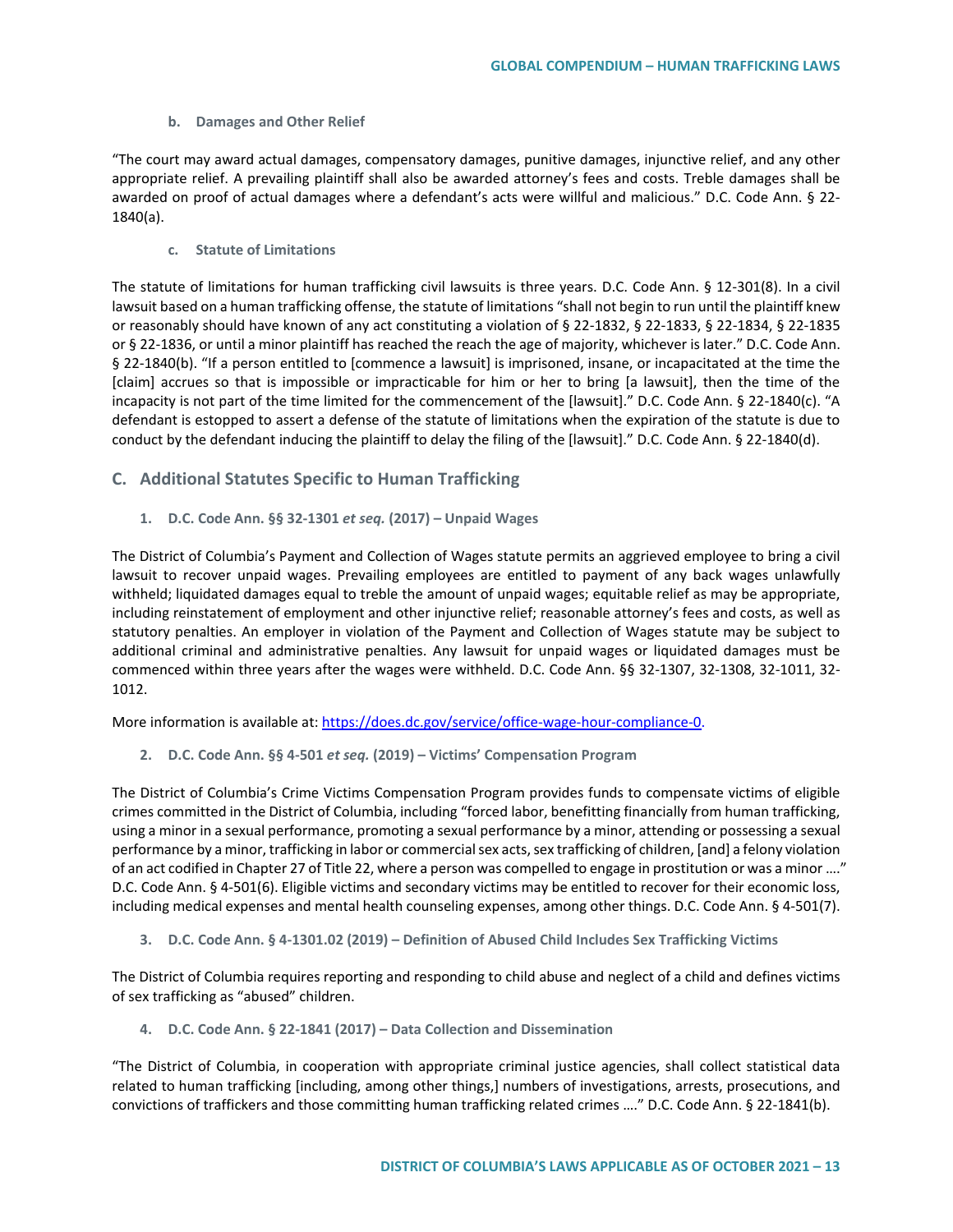**5. D.C. Code Ann. § 22-1842 (2015) – Human Trafficking Training Required**

The Metropolitan Police Department, the Child and Family Services Agency, and the Department of Youth Rehabilitation Services shall provide a minimum of four hours of training on human trafficking to new and current law enforcement officers, social workers, and case managers.

**6. D.C. Code Ann. § 22-1843 (2015) – Posters** 

A notice at least 8.5 x 11 inches with information about the National Human Trafficking Resource Center hotline and its phone number shall be posted "in a conspicuous location in clear view of all employees and the public" at the following businesses:

- (1) A property found to be a prostitution-related nuisance as defined by § 42-3101(5);
- (2) An intercity rail or bus station;
- (3) A nude performance establishment as defined by § 25-101(34);
- (4) A massage establishment regulated pursuant to  $\S$  7-731(a)(12), that is located on property where conduct resulting in a conviction of an offense pursuant to Chapter 18A of this title, has occurred; provided, that a posting shall only be required for one year after a conviction of an offense in this paragraph has occurred, and a posting shall not be required if an owner or person in control of a massage establishment reports an allegation of the conduct leading to a conviction of an offense in this paragraph to a law enforcement agency; and
- (5) A hotel that is located on property where conduct resulting in a conviction of an offense pursuant to Chapter 18A of this title, has occurred; provided, that a posting shall only be required for one year after a conviction of an offense in this paragraph has occurred, and a posting shall not be required if an owner or person in control of a hotel reports an allegation of the conduct leading to a conviction of an offense in this paragraph to a law enforcement agency.

#### D.C. Code Ann. § 22-1843(a).

Failure of an owner or person in control of the premises of an establishment under subsection (a) of this section required to comply with the requirements of this section shall be subject to a civil fine of no more than USD 500 per violation; provided, that the Mayor shall provide an establishment with notice of non-compliance and an opportunity to comply before imposing a civil fine under this subsection.

D.C. Code Ann. § 22-1843(d).

"Prostitution-related nuisance" is defined as "[a]ny real property, in whole or in part, used, or intended to be used, to facilitate prostitution ...." D.C. Code Ann. § 42-3101(5)(B).

"Nude performance" is defined as "dancing or other entertainment by a person whose genitals, pubic region, or anus are less than completely and opaquely covered and, in the case of a female, whose breasts are less than completely and opaquely covered below a point immediately above the top of the areola." D.C. Code Ann. § 25- 101(34).

**7. D.C. Code Ann. § 4-555.02 (2018) – Address Confidentiality Program** 

The Office of Victim Services and Justice Grants administers the Address Confidentiality Program and designates a substitute address for participants in the program to protect the confidentiality of the actual address of a participant. To participate, an applicant must submit an affidavit stating that they are a victim of a covered offense, which includes human trafficking. D.C. Code Ann. §§ 4-555.01(5), 4-555.03(d).